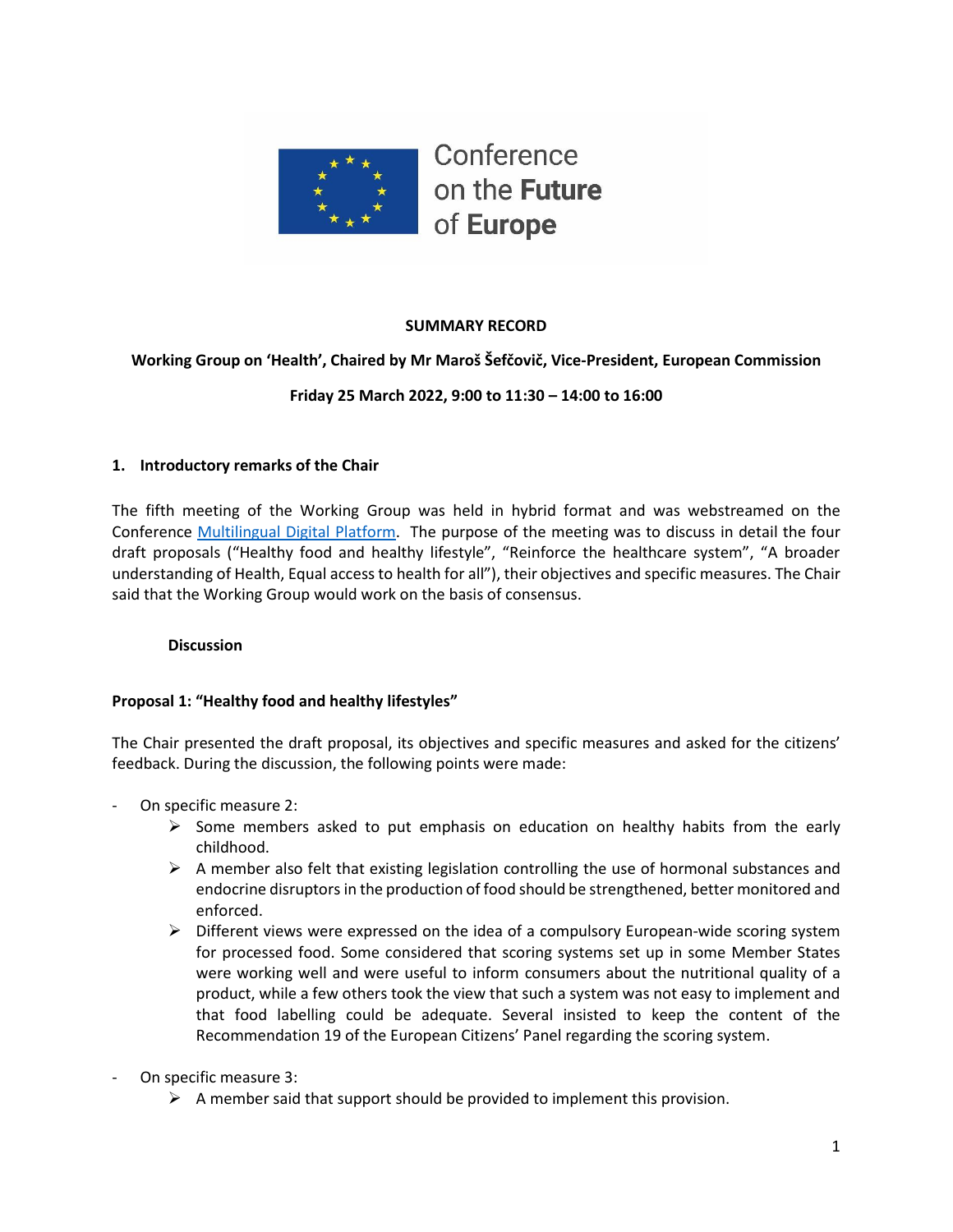### **Proposal 2: "Reinforce the healthcare system"**

The Chair presented the draft proposal, its objectives and specific measures and asked for the citizens' feedback. During the discussion, the following points were made:

- On specific measure 1:
	- ➢ A member asked to refer to the ongoing work carried out by the Commission on the development of a European Health Data Space to promote better exchange and access to different types of health data and to use the term "the European health data space"
	- $\triangleright$  A member suggested including the creation of an individual European health 'passport' or 'wallet', citing examples of similar tools already used in the Member States. Another member expressed concerns about the introduction of such a measure at EU level. Several speakers raised the need for data protection and that access to the passport should remain confidential.
- On specific measure 2:
	- $\triangleright$  Referring to Recommendation 39, a member asked to add a reference to working hours and to skills' development. A speaker suggested mentioning collective bargaining to improve working conditions, while another one recalled Member States' competences on the matter. Some members stressed that the focus of recommendation 39 is on the need to enable crossborder mobility.
- On specific measure 3:
	- ➢ Some members suggested replacing a list of "life-saving medicines" by the term "essential and priority medicines", which should be established by the EMA (European Medicines Agency). Another member suggested to add innovate medicines and treatments.
	- $\triangleright$  Some members stressed the need to strengthen the existing EU agencies, not to create new ones, and to specifically refer to HERA (European Health Emergency preparedness and Response Authority).
	- $\triangleright$  A member stressed the need to define 'strategic autonomy' in a broad sense, encompassing both basic equipment, care and treatment as well capacity-building to enable future cuttingedge treatments.
- On specific measure 4:
	- $\triangleright$  A member said that a reference to increased funding for ERNs (European Reference Networks) should be included to further develop networks of specialised care. Another member underlined the importance to coordinate national research programmes.
- On specific measures 5 and 6:
	- $\triangleright$  Some members stressed that the public and the private health sectors should not be treated as opposites but as complementary sources of care. Another member said that a distinction could be made between private "for profit" and "non-for profit" entities. Speakers agreed that health should not be considered as a commercial good, with some suggesting referring to its characteristics, namely accessibility and affordability.
	- $\triangleright$  A member added that calling for a harmonised financing system would not be realistic since it is subject to subsidiarity. Another member recalled national and sometimes regional and local competences in health matters.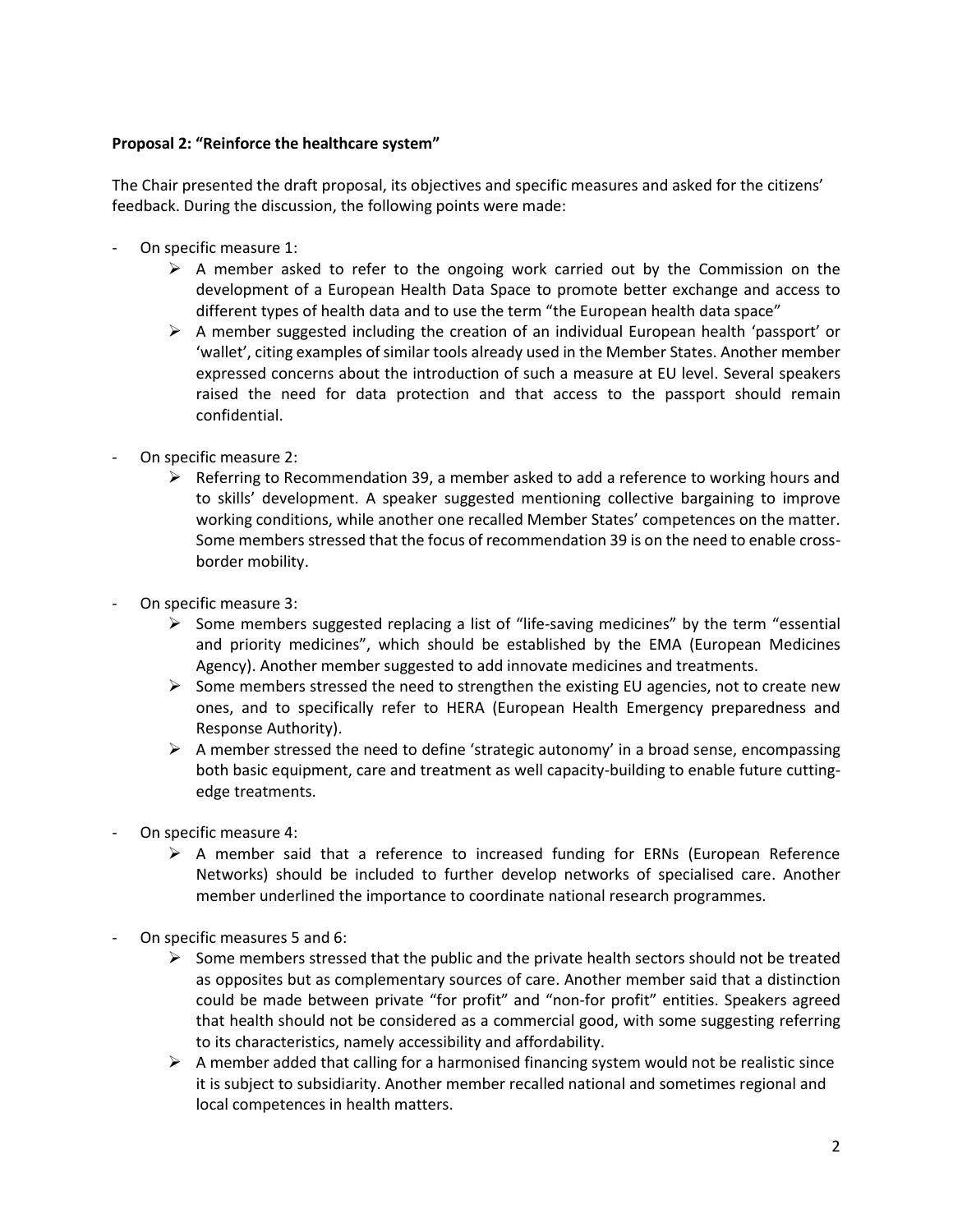$\triangleright$  A member explained that the idea of Recommendation 51 was not to remodel Member States' health systems but for the EU to provide support to national health systems and taking more of a role in healthcare, perhaps through Treaty revision, in order to achieve more equality.

# **Proposal 3: "A broader understanding of Health"**

The Chair presented the draft proposal, its objectives and specific measures and asked for the citizens' feedback. During the discussion, the following points were made:

- On specific measure 1:
	- $\triangleright$  Several members said that the exchange of best practices on mental health should be wider, i.e. not referring to Members of the European Parliament specifically, and called to develop an action plan or strategy on mental health at EU level, following the model of "Europe's Beating Cancer Plan". Some members underlined the need to increase mental health services, in particular the number of psychologists and help for minors, without the need for parental consent.
	- $\triangleright$  A member also put the emphasis on both prevention and cure regarding mental health, especially after the Covid-19 pandemic and suggested to organise a year for mental health.
- On specific measure 2:
	- ➢ A member asked how Recommendation 4 on bike lanes would be taken forward in the Working Group on Climate Change and the Environment.
	- $\triangleright$  A speaker underlined that national and regional authorities are competent for educational programmes. However, providing information on mental health and healthy lifestyles could help people, but there should be no obligations nor binding objectives.
	- $\triangleright$  A speaker said that issues related to mental and sexual health are distinct and should be addressed separately.
- On specific measure 3:
	- $\triangleright$  A member asked to add a reference to the last part of Recommendation 50 calling for a minimum number of defibrillators available in public places in all EU Member States.

#### **Proposal 4: Equal access to health for all**

The Chair presented the draft proposal, its objectives and specific measures and asked for the citizens' feedback. During the discussion, the following points were made:

- On specific measure 1:
	- $\triangleright$  A member asked for the EU to provide support to Member States to achieve the intended common standards and said that dental care should be moved under specific measure 4.
	- $\triangleright$  A speaker felt that minimum healthcare standards should also cover prevention.
- On specific measure 2:
	- $\triangleright$  Several members asked to integrate Recommendation 49 as such and to refer to Treaty changes to include health as a shared competence, with a member saying that this would allow implementing effectively the various recommendations adopted by the citizens.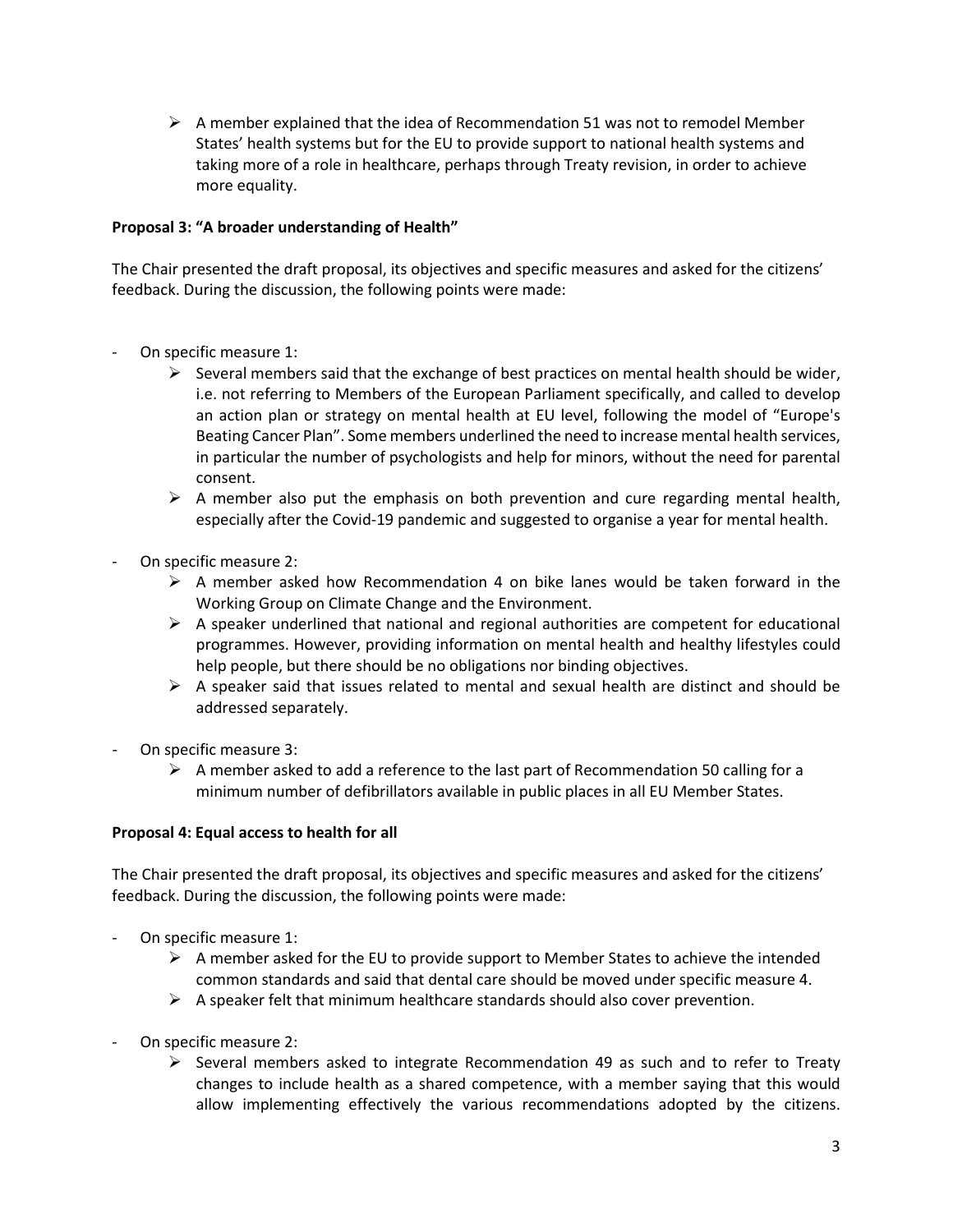Another member was opposed to Treaty changes, referring to national and regional competences.

- On specific measure 3:
	- $\triangleright$  A member asked to include cardio-vascular diseases and highly specialised treatments, such as organ transplants and severe burns. Another member suggested including a reference to creating at European-level information networks of specialised facilities, such as for rare diseases.
- On specific measure 4:
	- $\triangleright$  A member felt that ensuring affordability of healthcare would require stronger investment in healthcare.
- On specific measure 5:
	- $\triangleright$  A member asked to include period poverty, baby products and family planning next to female sanitary products.
- On specific measure 6:
	- $\triangleright$  A member drew the attention to the impact of poor-quality housing on health.

Commissioner Kyriakides intervened in the discussion. She outlined the solidarity measures adopted for Ukraine in the health and food sectors. She stated that the recommendations of Citizens' Panels and the input from the Digital Platform made a strong case for more coordinated action in the areas linked to health and to food safety. She also said that the footprint of the citizens' recommendations should be visible in the final report of the Conference and that the Commission will follow up on all conclusions of the Conference.

# **2. Concluding remarks of the Chair**

The Chair said that he would report on the outcome of the discussion – together with the spokesperson in the Plenary session of 26 March. He summarised the comments made on the four proposals and said that they would be taken on board in the revised version of the proposals. Regarding Treaty changes, the Chair indicated that he would report to the Plenary and reflect this request in the revised version of the draft proposals. He shared his personal experience on the legal and political complexities of the procedures to amend the Treaties and underlined that a lot can be done, under the current Treaties and within the current legislative mandate, to develop the European Health Union.

The Chair concluded that, based on the comments made, he intends to review, together with the Working Group Spokesperson and the Common secretariat, the draft proposals, and circulate revised drafts ahead of the Plenary of 8 and 9 April.

\_\_\_\_\_\_\_\_\_\_\_\_\_\_\_\_\_\_\_\_\_\_\_\_\_\_\_\_\_\_\_\_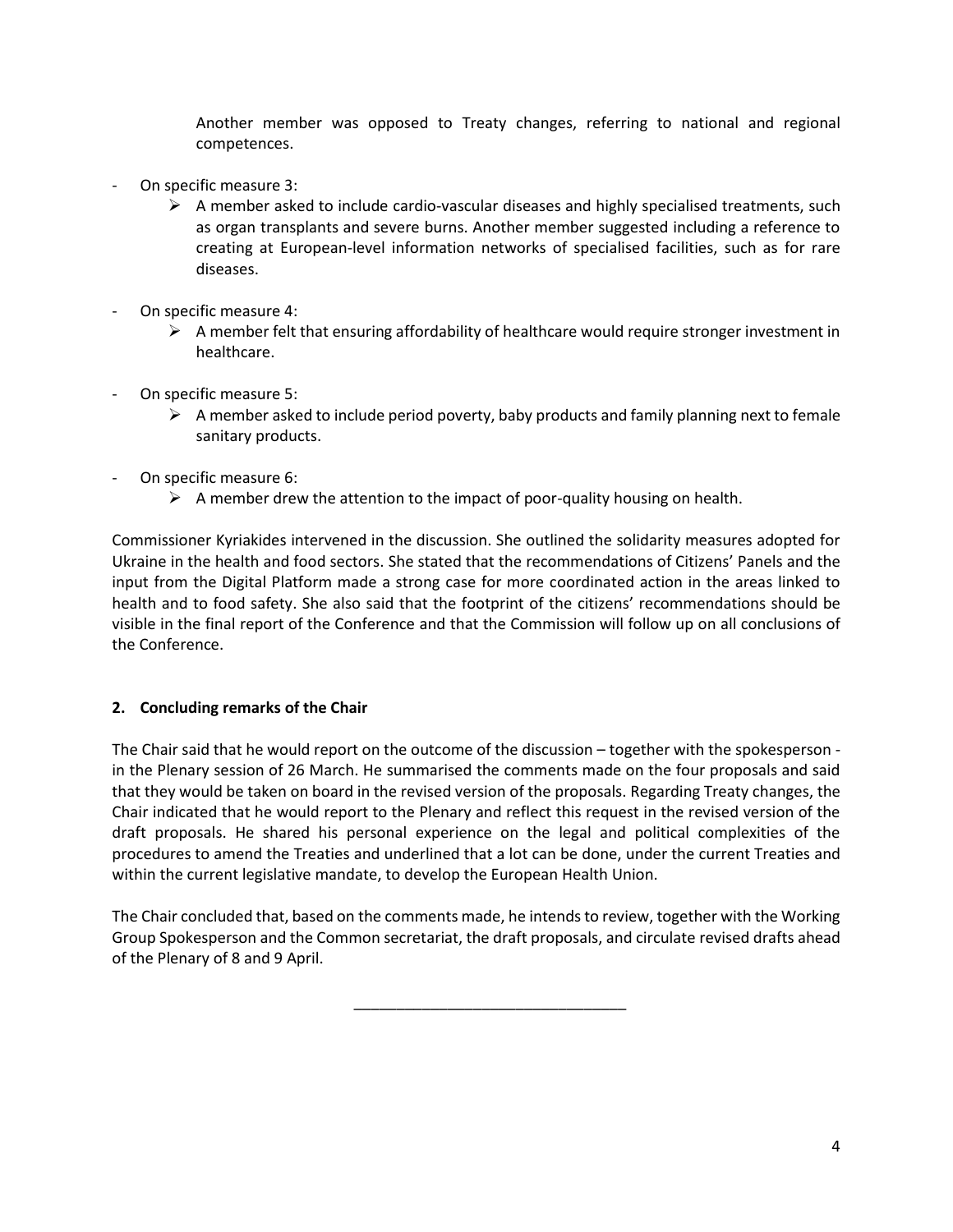| Chair: | Maroš ŠEFČOVIČ | (European Commission) |
|--------|----------------|-----------------------|
|--------|----------------|-----------------------|

| <b>Title</b> | <b>First name</b> | <b>Last name</b>          | <b>Component</b>                                 |
|--------------|-------------------|---------------------------|--------------------------------------------------|
|              |                   |                           |                                                  |
| Mr           | Pascal            | <b>ARIMONT</b>            | <b>European Parliament</b>                       |
| Ms           | Alina             | BÂRGĂOANU                 | National citizens panels/events                  |
| Ms           | Katerina          | <b>BAT'HOVÁ</b>           | Council                                          |
| Ms           | Linette Eleni     | <b>BLANKENSTEINER</b>     | European citizens panels                         |
| Mr           | Leandro           | <b>BORG</b>               | Council                                          |
| Ms           | Claudette         | <b>BUTTIGIEG</b>          | <b>National Parliaments</b>                      |
| Ms           | Anda              | ČAKŠA                     | <b>National Parliaments</b>                      |
| Ms           | Susanna           | <b>CECCARDI</b>           | <b>European Parliament</b>                       |
| Mr           | Roberto           | <b>CIAMBETTI</b>          | Committee of the Regions                         |
| Mr           | Alain             | <b>COHEUR</b>             | <b>European Economic and Social</b><br>Committee |
| Ms           | Nathalie          | COLIN-OESTERLÉ            | <b>European Parliament</b>                       |
| Ms           | Margarita         | DE LA PISA CARRIÓN        | <b>European Parliament</b>                       |
| Ms           | Isabel            | DÍAZ AYUSO                | Committee of the Regions                         |
| Ms           | Ines              | <b>GASMI</b>              | European citizens panels                         |
| Ms           | Camille           | <b>GIRARD</b>             | European citizens panels                         |
| Ms           | Daniela           | GÎTMAN                    | Council                                          |
| Mr           | Ilenia Carmela    | <b>GRECO</b>              | European citizens panels                         |
| Mr           | Sebastián         | <b>GUILLEN</b>            | European citizens panels                         |
| Ms           | Kinga             | JOÓ                       | National citizens panels/events                  |
| Ms           | Assya             | KAVRAKOVA                 | <b>Civil Society</b>                             |
| Ms           | <b>Boudraa</b>    | MAGHNIA LINDA (MOUSTAKIM) | European citizens panels                         |
| Ms           | Radka             | MAXOVÁ                    | <b>European Parliament</b>                       |
| Ms           | Rūta              | MILIŪTĖ                   | <b>National Parliaments</b>                      |
| Mr           | Alin Cristian     | MITUȚA                    | European Parliament                              |
| Ms           | <b>Dolors</b>     | <b>MONTSERRAT</b>         | European Parliament                              |
| Mr           | <b>Nicolas</b>    | <b>MORAVEK</b>            | European citizens panels                         |
| Mr           | Renaud            | <b>MUSELIER</b>           | Local/Regional representative                    |
| Ms           | Ewa               | <b>NOWACKA</b>            | Council                                          |
| Ms           | Ria               | <b>OOMEN-RUIJTEN</b>      | <b>National Parliaments</b>                      |
| Mr           | <b>Dimitrios</b>  | PAPADIMOULIS              | European Parliament                              |
| Ms           | Troels de Leon    | <b>PETERSEN</b>           | European citizens panels                         |
| Mr           | Mark              | PLEŠKO                    | National citizens panels/events                  |
| Mr           | Jean-François     | <b>RAPIN</b>              | <b>National Parliaments</b>                      |
| Mr           | Ivo               | <b>RASO</b>               | European citizens panels                         |